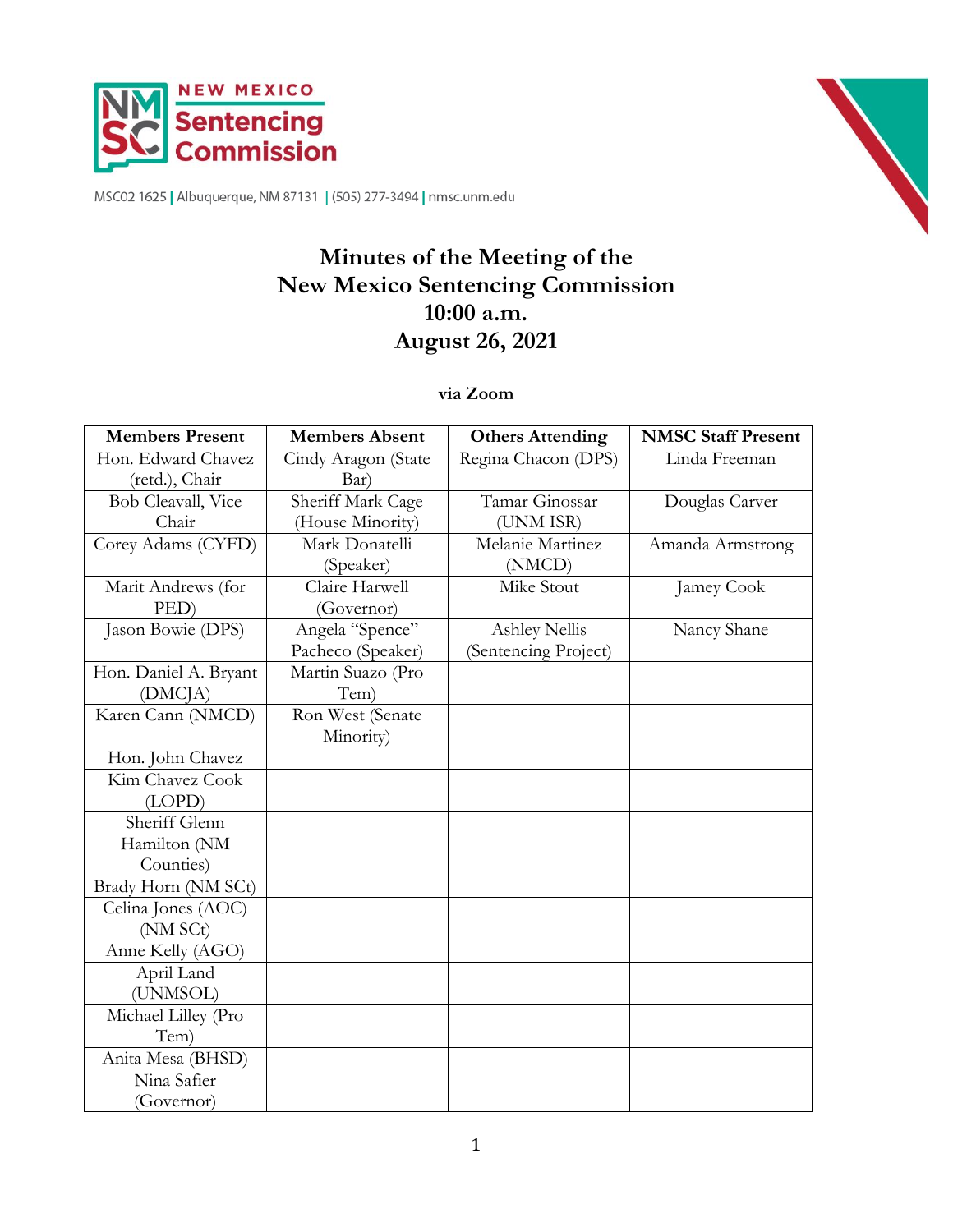| David Schmidt (Pro |  |  |
|--------------------|--|--|
| Tem)               |  |  |
| Hon. Fred T. Van   |  |  |
| Soelen (DMCJA)     |  |  |
| Clint Wellborn     |  |  |
| (NMDAA)            |  |  |
|                    |  |  |

**I. Welcome and Introductions.** The meeting began at 10:03 a.m. Chair Justice Edward Chavez (retd.) welcomed members, guests, and staff to the meeting.

**II. Approval of minutes for the May 19, 2021 meeting.** The minutes of the meeting were approved by unanimous vote.

## **III. Staff Report.**

Linda Freeman, Executive Director, New Mexico Sentencing Commission (NMSC), informed the Commission that there were a number of personnel changes affecting the Commission. There was a change in leadership at the Institute for Social Research (ISR) of the University of New Mexico, of which the NMSC is a part. Dr. Tamar Ginossar was now the director of ISR, taking over from Lonna Atkeson. Jamey Cook had joined ISR and would be assuming many of the accountancy roles needed for the NMSC. Nancy Shane had joined the NMSC staff as Research Director, and would be assuming direct supervision of the research team. The job opening for someone to assist with the update to the Criminal Code is not yet filled, and will be reposted with different qualifications.

Executive Director Freeman informed the Commission that she and Deputy Director Douglas Carver had made a presentation to the Legislature's interim Courts, Corrections, and Justice Committee (CCJ) on July 27, 2021, on the beginnings of the Criminal Code update process that had gone well. She also noted that the latest Prison Population Forecast had been published. She concluded her comments by informing the Commission that a memorandum of understanding (MOU) had been signed with the Administrative Office of the Courts regarding the DataXchange platform.

#### **IV. Commission Budget for FY 2023.**

Executive Director Freeman discussed the Commission's proposed budget for FY 2023. The budget request is for \$1,188,600, with a small portion of that representing transfers -- \$22,000 under an MOU with the New Mexico Department of Corrections for the Prison Population Report; and \$30,000 for the County Detention Reimbursement Act. The budget also includes \$178,000 for crime reduction grants under the Crime Reduction Grant Act. The request was a flat request. She mentioned that the Commission was exploring the idea of creating a separate fund for the crime reduction grants in statute for the grant monies.

Members of the Commission discussed and asked questions about why the Commission was requesting a flat budget; whether monies could be requested to support research work through the University of New Mexico; whether there was money available for members to travel to attend the Legislative Session to support NMSC legislation; how the criminal justice coordinating councils submit their budgets and how they make their requests for crime reduction grants; and whether more money should be requested for the crime reduction grants.

Bob Cleavall, Vice Chair, moved that the appropriation request for FY 2023 for grants to other agencies be increased to a total of one million dollars. The motion was seconded by Judge John Chavez, and passed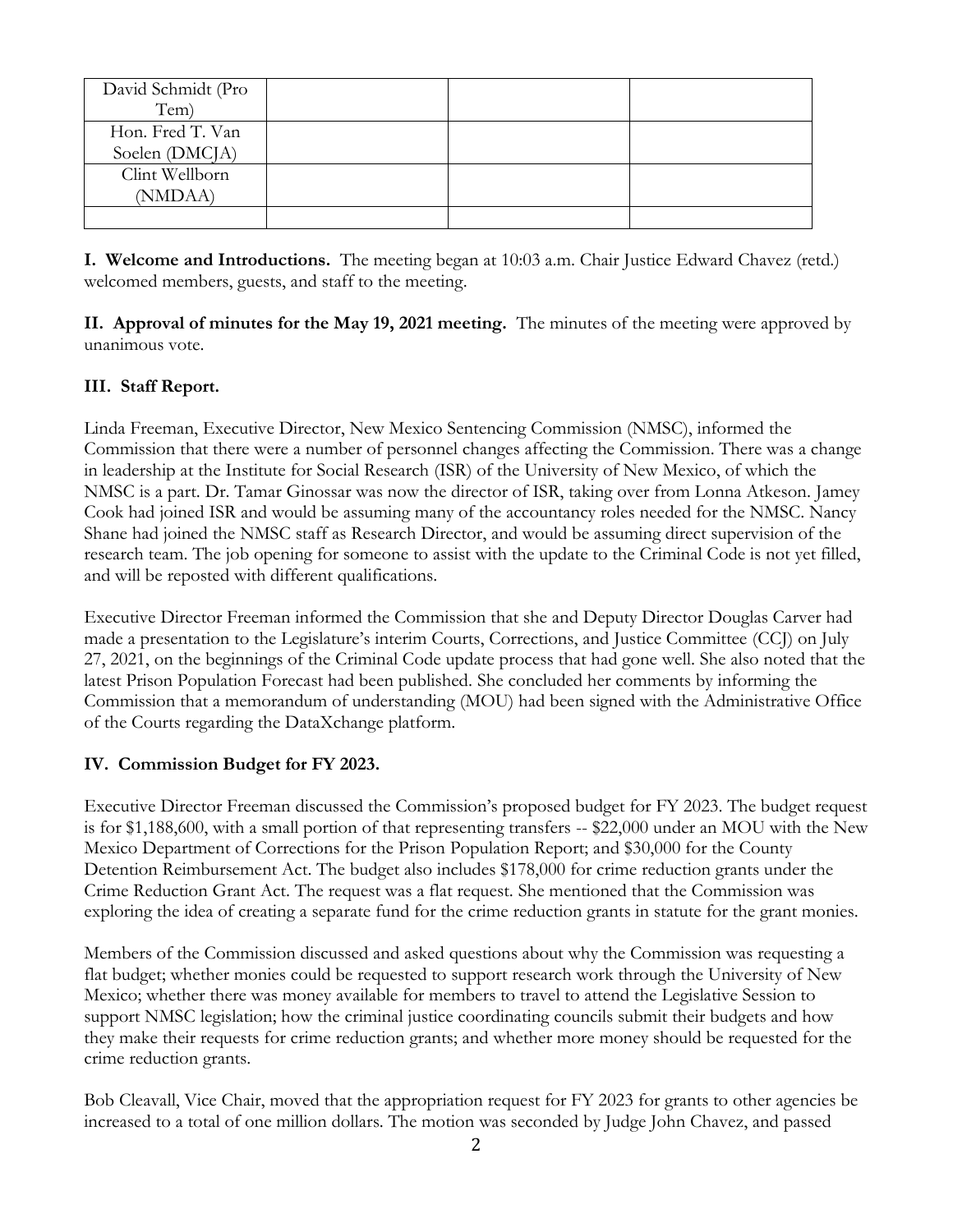unanimously. With this change, the budget request for FY 2023, upon a motion by Judge Chavez, seconded by Vice Chair Cleavall, was then passed unanimously.

## **V. Commission Strategic Plan for FY 2023.**

Executive Director Freeman informed the Commission that the working group formed to update the Commission's strategic plan had met in a facilitated meeting, and the result was that the strategic plan was now more contemporary, more precise, and more concise. Members of the Commission noted their approval of the new strategic plan. There was some discussion of the outcomes listed in the plan; Executive Director Freeman informed the Commission that the outcomes were agreed upon with Ellen Rabin, the Commission's fiscal analyst at the Legislative Finance Committee (LFC), and Brian Chavez, the Commission's analyst at the Department of Finance and Administration.

Upon a motion by April Land, seconded by Judge Chavez, the strategic plan for FY 2023 was approved unanimously.

# **VI. Open Meetings Resolution for FY 2022.**

Deputy Director Carver informed the committee that he had reworked the Open Meetings Resolution that the Commission had used for years after consulting the Open Meetings Act Compliance Guide published by the Office of the Attorney General and the Foundation for Open Government's website. The language in the revised resolution had been changed slightly to reflect best practices, and some of the information had been placed in different sections of the document.

Upon a motion by Judge Fred Van Soelen, seconded by Mark Lilley, the Open Meetings Resolution for FY 2022 was unanimously approved.

# **VII. Ideas for Legislation for the 2022 Legislative Session.**

Chair Chavez brought up the idea of separating crime reduction grant funds from the general budget. Deputy Director Carver informed the Commission that he would have language on such a bill available for the Commission at its next meeting, and that Ms. Rabin of the LFC supported the concept. Chair Chavez noted that additional legislation requests would be discussed in the committee reports.

#### **VIII. Report from the Legislative Committee.**

Executive Director Freeman informed the Commission that the Legislative Committee would set up its meetings closer to the Legislative Session, in compliance with whatever health order was in force at the time.

# **IX. Report from the Justice Information Sharing Council.**

Executive Director Freeman informed the Commission that the Justice Information Sharing Council will meet again once there is a director in place at the Court's Judicial Information Division, with the main goal being to address the MOU regarding the DataXchange.

# **X. Report from the Juvenile Committee.**

Bob Cleavall, Committee Chair, expressed his hope that the committee would be able to start travelling again. He informed the Commission that the committee's next meeting would be held some time after the new Secretary of the Children, Youth, and Families Department, former Supreme Court Justice Barbara